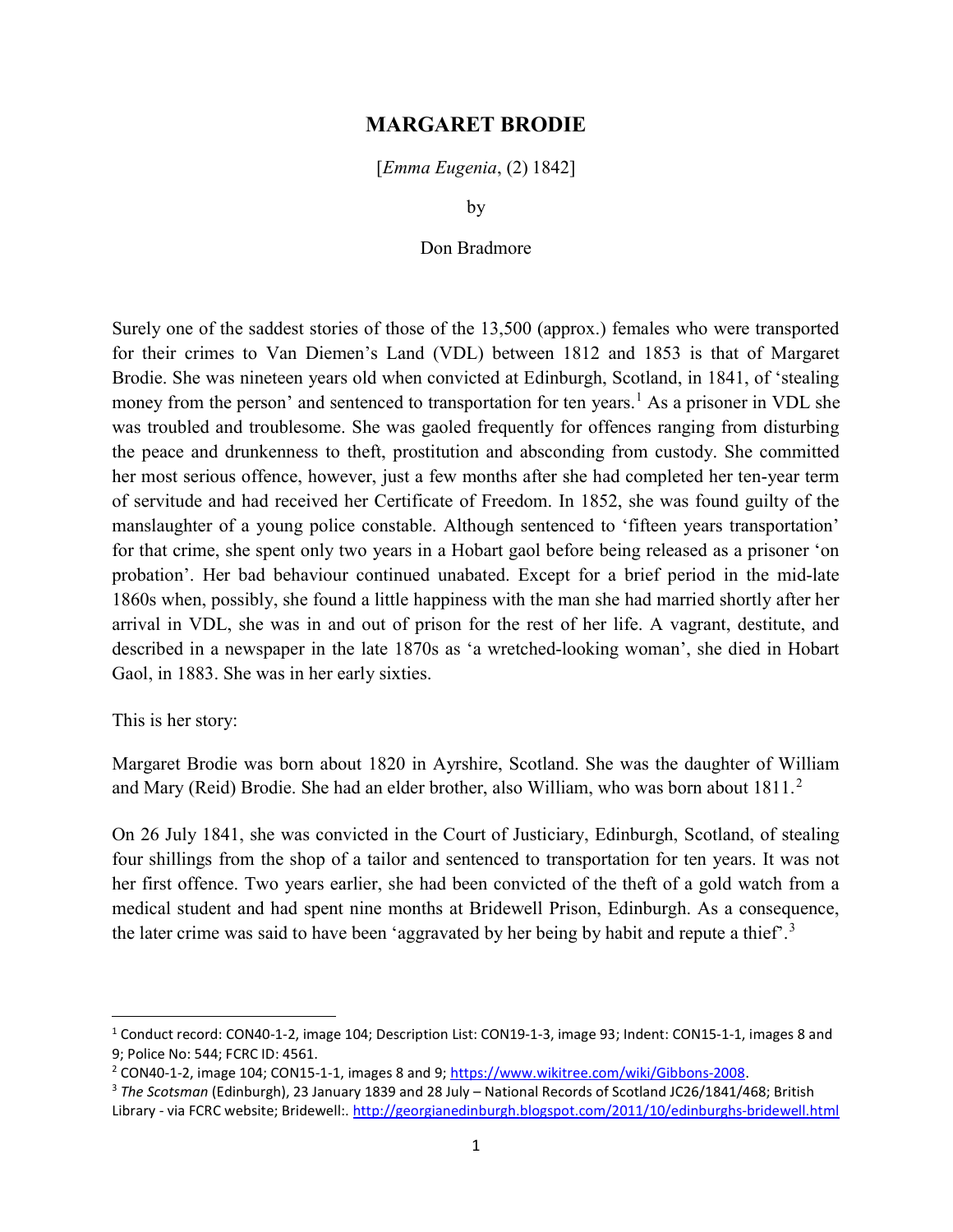After her trial, Margaret spent four months in prison in Scotland while awaiting a ship to take her to VDL. The report she received from the gaol was unflattering. It read: 'Idle drunk(ar)d. Convicted before. Single.'<sup>4</sup>

Eventually, she was put aboard *Emma Eugenia* which, with 191 female prisoners and fifteen children, sailed from Woolwich, England on 24 November 1841 and reached Hobart on 9 April 1842. Surgeon-superintendent John Kidd, who had accompanied the vessel to VDL, reported that all of the prisoners were in 'a remarkably healthy state' when landed but of Margaret specifically he wrote 'tolerably good.'<sup>5</sup>

Upon arrival, Margaret was described as being twenty years old and single.<sup>6</sup> She was five feet one and a half inches (about 156 cms) tall, with a fresh complexion, black hair and brown eyes. She stated that she was of the Church of England faith and that she could read and write 'a little'. Her occupation was given as 'housemaid'. $7$ 

Soon after disembarkation, Margaret was assigned as a servant to a free settler.<sup>8</sup> Somewhere in her first year and a half as a prisoner, she caught the eye of ex-convict Alexander Gibbons and, on 9 August 1843, they applied for permission to marry.<sup>9</sup>

Gibbons, also from Edinburgh, Scotland, had been in VDL since his arrival per Neptune III (1) in January 1838. He was then twenty years old and single. In the previous year, he had been convicted of shoplifting. It was not his first offence. His crime, like Margaret's, had been aggravated 'by habit and repute and former conviction' and he had been sentenced to transportation for seven years. However, his behavior had been good in VDL and in May 1843 he had received a conditional pardon.<sup>10</sup>

Although approval to marry was quickly granted to the pair, the marriage does not appear to have been formalized. No record of it has yet been located. Nevertheless, Margaret was known as the wife of Alexander Gibbons and referred to alternatively as 'Margaret Brodie' and 'Margaret Gibbons' after that time.<sup>11</sup> It is believed that the couple settled down together in the Richmond district, not far from Hobart.

<sup>4</sup> CON40-1-2, image 104.

<sup>&</sup>lt;sup>5</sup> Journey: http://members.iinet.net.au/~perthdps/convicts/shipsTAS.html; Kidd's medical journal: CON40-1-2, image 104; https://www.femaleconvicts.org.au/docs/ships/EmmaEugenia1842\_SJ.pdf

<sup>&</sup>lt;sup>6</sup> There is uncertainty about Margaret's age in her convict documents. CON40-1-2, image 104 shows her age as twenty but CON19-1-3, image 93 shows it as twenty-two.

<sup>7</sup> CON40-1-2, image 104; CON19-1-3, image 93; CON15-1-1, images 8/9.

<sup>8</sup> https://www.femaleconvicts.org.au/administration/assignment-system

<sup>&</sup>lt;sup>9</sup> Gibbons: CON31-1-17, image 11; permission to marry: CON52/1/2, p.69; approval granted 15 August 1843.

<sup>&</sup>lt;sup>10</sup> CON31-1-17, image 11; Gibbons - conditional pardon: *Colonial Times*, 17 July 1844, p.3.

<sup>11</sup> CON31-1-17, image 11.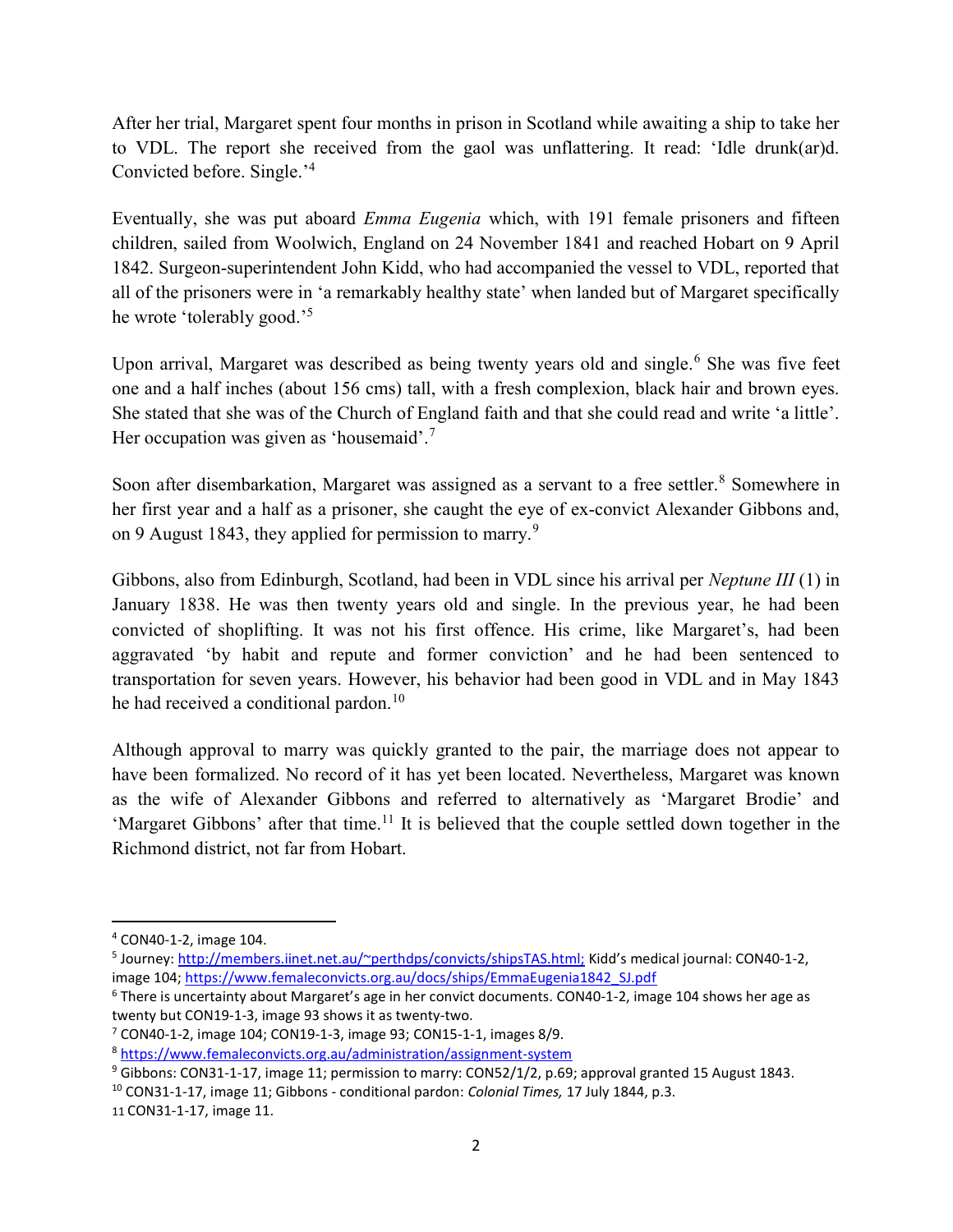While the relationship was to sour eventually, the first few years of the marriage were probably happy ones for both Margaret and Alexander. It is clear that Margaret was pregnant when the application to marry was made because, in the year of the marriage, she gave birth to a son, George. A second son, Alexander, was born in 1845 and a third, William, in 1847.<sup>12</sup>

By 1845 Margaret had been granted a ticket of leave and Alexander had received his Certificate of Freedom but already there were indications of trouble in the marriage.<sup>13</sup>

It is likely that Margaret was spending a considerable amount of time away from her husband and, on 18 March 1846, she was charged with being 'drunk' and 'absent from her place of residence'. She was punished with imprisonment for a month, with hard labour, at the Cascades Female Factory, Hobart.<sup>14</sup> On 28 November 1850, she was again sent to prison - this time for three months with hard labour – after she had been charged with 'being a common prostitute'.<sup>15</sup>

Despite these signs of trouble in the marriage, Margaret and Alexander seem to have continued to live together. The 1851 census of Tasmania shows Alexander as the occupier of a rented house at Enfield, a small town near Richmond.<sup>16</sup> With him there were an adult female and three young children, obviously Margaret and their sons. What cannot be known, of course, is how often, and for how long, Margaret was absent from the home. As events were soon to show, she may have been elsewhere frequently.

On 26 July 1851, Margaret's ten-year term of transportation had been completed and, on 16 February 1852, her Certificate of Freedom had been issued.<sup>17</sup> She was a free woman again.

But, what should have been a time of joy for her, soon became a time of tragedy.

On 27 November 1852, The Hobart Town Courier carried the story of the murder in busy Goulburn Street, Hobart, the previous day of a young police constable named Lawrence (or Laurence) Donovan. The report stated that Donovan had apprehended two females whom he suspected were 'prisoners of the Crown illegally at large' and was taking them to the watchhouse when he was struck on the head with a heavy, iron quart-pot - a container sometimes referred to as a billy can - and that, presumably, the blow had caused his death. A local doctor had been called but he had arrived too late to give any assistance. One of the females had been

 <sup>12</sup> Birth years of Margaret's son calculated from ages at admission to Queen's Orphan School, Hobart, 1853; see http://orphanschool.org.au/showorphan.php?orphan\_ID=2044 (George).

<sup>13</sup> Ticket of leave: CON40-1-2, image 104; certificate of freedom: CON31-1-17, image 11.

<sup>14</sup> CON40-1-2, image 104.

<sup>15</sup> CON40-1-2, image 104.

<sup>16</sup> 'Alexander Gibbons' in Census via 'Tasmanian Names Index' at

https://linctas.ent.sirsidynix.net.au/client/en\_AU/names/

<sup>17</sup> CON40-1-2, image 104; Hobart Town Gazette, 24 February 1852 (via FCRC website)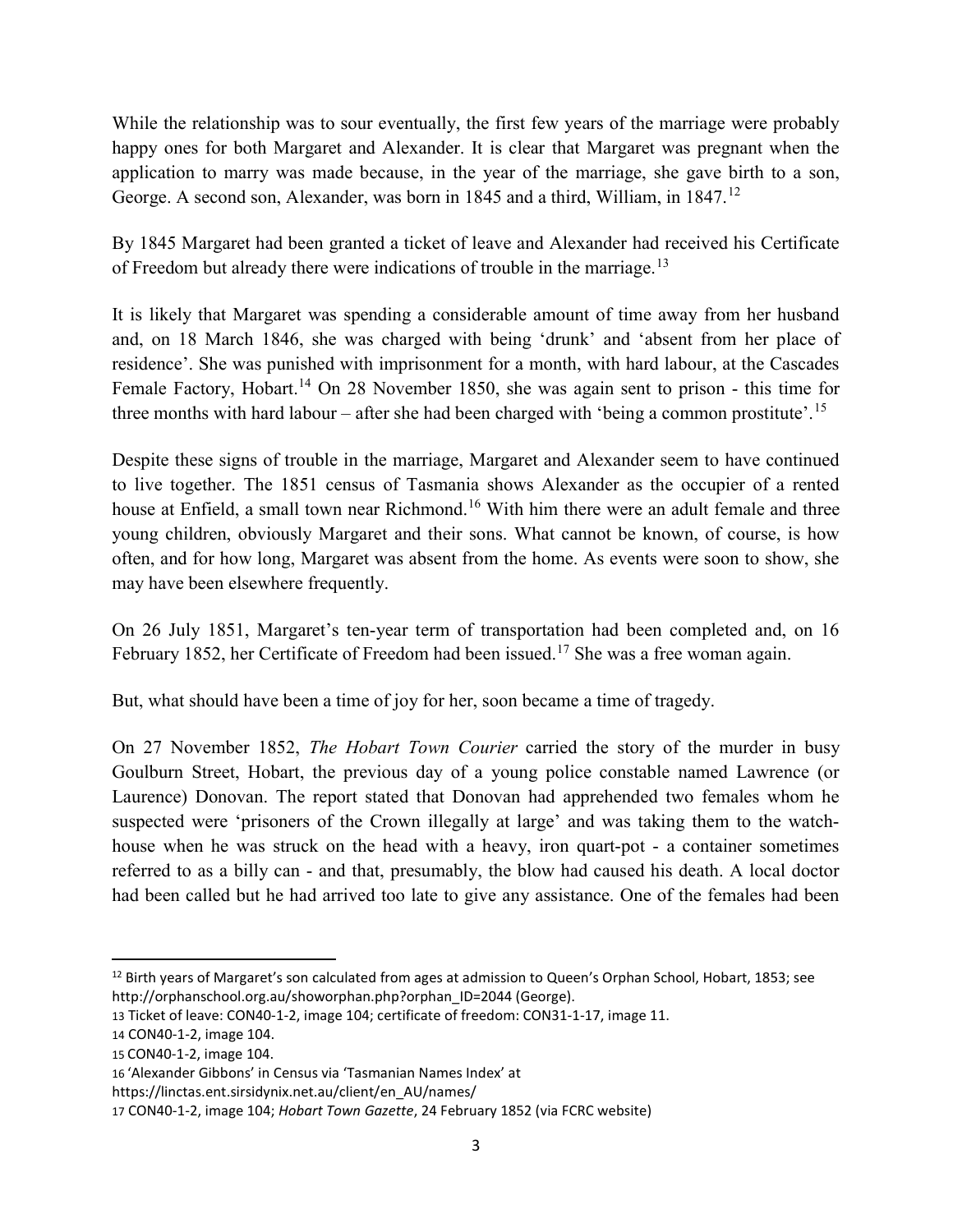taken into custody. The body of the constable had been carried into the tap-room of the nearby St. Patrick's Inn where it was awaiting a Coroner's inquest.<sup>18</sup>

The inquest, before Coroner Algernon Burdett Jones, was held on 3 December 1852. After taking evidence from a number of witnesses, the jury concluded that it had been Margaret Brodie, 'the wife of Gibbins' (sic), who had 'feloniously, willfully and unlawfully' struck Donovan on the head and right ear, 'giving him a mortal injury and so did slay and kill him'. Two other women, both former convicts, who were with Margaret at the time – Mary Cameron (Gilbert Henderson, 1840) the wife of John Dyer, and Mary Ann King (Rajah, 1841), the wife of John Smith - were found to have aided and abetted her.<sup>19</sup>

On 22 January 1853, before His Honor Sir John Lewes Pedder in the Supreme Criminal Court, Hobart, all three women pleaded not guilty to the wilful murder of Donovan. According to a report in The Courier of 24 January, the trial, at which the women were undefended, was 'long and protracted' but the jury eventually returned a verdict of manslaughter against both Margaret and Mary Ann King. Mary Cameron was acquitted.<sup>20</sup>

A week later, Margaret and Mary Ann were sentenced to 'transportation for fifteen years' but, as it happens, neither was 'transported' from VDL. Rather, they were taken to the Cascades Female Factory to serve two years' probation, after which they would become eligible to be released as assigned servants.<sup>21</sup>

Not long after Margaret was sent to prison, her three sons – George (ten years old), Alexander eight years and six months) and William (six years and six months) – were admitted to the Queen's Orphan School, Hobart. Presumably, it was their father who had admitted them but, oddly, a note in the Admission Register reads 'Father deserted, mother in prison'. But had their father really deserted them – or was he just not able to care for them adequately at that time? Perhaps the latter was the case because, on 25 September 1857 - four years after their admission - George and William were discharged from the school into the care of their father. Sadly, the second boy, Alexander, had died at the Orphan School on 3 April 1857. The cause of his death was diarrehoea.<sup>22</sup>

 $\overline{a}$ 

<sup>18</sup> Hobart Town Courier, 27 November 1852, p.3.

<sup>19</sup> Inquest: SC195/1/3, inquest 2872; newspaper reports: Hobarton Guardian, or, True Friend of Tasmania (Hobart), 1 December 1852, p.3; The Tasmanian Colonist (Hobart), 6 December 1852, p.2; The Courier (Hobart), 8 December 1852, p.2.

<sup>20</sup> CON40-1-2, image 104; The Courier (Hobart), 17 January 1853, p.2 and 24 January 1853, p.2.

<sup>21</sup> Hobarton Guardian, or, True Friend of Tasmania (Hobart), 29 January 1853, p.3.

<sup>22</sup> See http://www.orphanschool.org.au/searchorphans.php; admission date: 5 August 1853; Alexander, death aged twelve: RGD35/1/5, 199/1857, Hobart.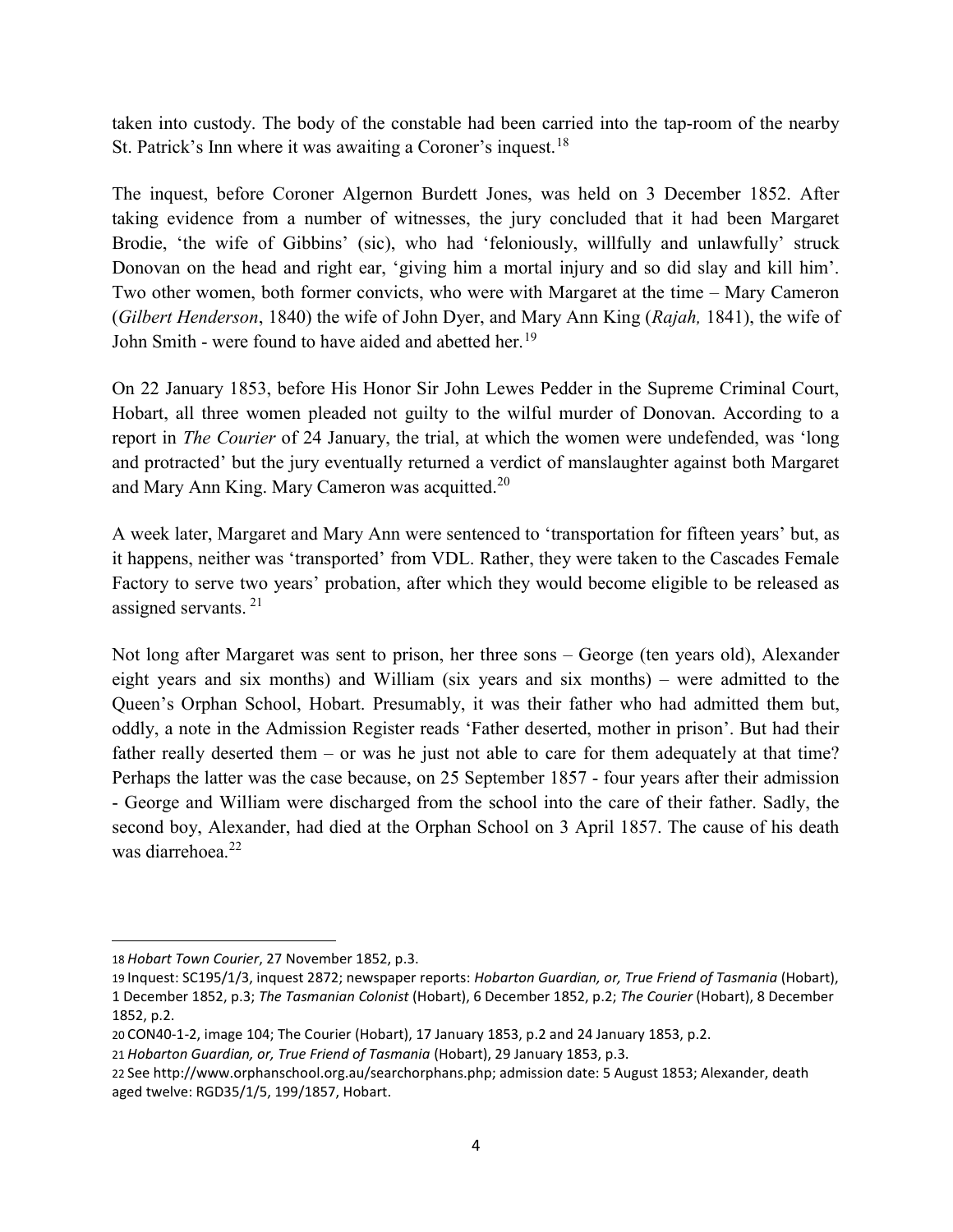Meanwhile, Margaret was finding her incarceration at the Cascades Female Factory difficult. While a prisoner there, she was charged, on 23 October 1853, with putting a piece of cord around her neck to induce officers into thinking that she had intended to commit suicide. For this, she was sentenced to another six months with hard labour, that to commence after the expiration of her two-year term of probation.<sup>23</sup>

Eventually, however, Margaret was released. It is likely that the experience of the manslaughter charge and the subsequent prison term had taken a toll on her physical and mental health because, after one of her arrests in 1855, a newspaper described her as 'a most unprepossessing looking female' and, from that time onwards - except for a period in the mid-late 1860s - she was continually in trouble with the law.<sup>24</sup> In early June 1855, she was fined five shillings for 'disturbing the peace'. On 3 October 1855, she was charged with being drunk and returned to the Cascades to spend ten days in a solitary cell. Three weeks later, she was found drunk again and this time was sent to the Cascades for three months. On 21 February 1856, she was drunk again and sentenced to another three months in prison with hard labour.<sup>25</sup>

Some of this unruly conduct could be accounted for, perhaps, by the fact that Margaret's applications for a ticket of leave – on 16 October 1855 and 4 November 1856 - had been refused. However, there was no improvement in her behavior when, on 11 July 1857, her next application, was granted.<sup>26</sup>

During 1857, Margaret was charged with offences four times: on 15 January (being on Mr. Johnson's premises for an unlawful purpose – fourteen days gaol with hard labour); on 28 July (drunk - fined a pound); on 4 August (drunk again - fined another pound); and on 8 August (absent without authorization - reprimanded). In 1858, happily, she was charged only once when, on 18 January, she was drunk again and fined ten shillings. In 1859, she was gaoled for another three months after absconding. In 1860, she was charged four times: on 12 January (drunk – fined ten shillings); on 12 February (absconding – two months gaol with hard labour, and her ticket of leave was revoked); on 23 April (drunk - fined ten shillings); and on 15 December (absconding – four months gaol with hard labour).<sup>27</sup>

Then - quite astonishingly - Margaret managed to turn her life around for almost a decade and a half. Except for seven days in April 1864 in which she was locked up in Richmond Prison for 'misconduct' of some kind, she was able to stay out of trouble with the law from 1861 to 1873.

 $\overline{a}$ 

<sup>23</sup> CON40-1-2, image 104.

<sup>&</sup>lt;sup>24</sup> Tasmanian Daily News, 20 October 1855, p.4.

<sup>&</sup>lt;sup>25</sup> CON40-1-2, image 104; Tasmanian Daily News, 9 June 1855, p.3; Hobarton Mercury, 5 October 1853, p.3; Hobart Town Daily Mercury, 19 October 1855.

 $26$  CON40-1-2, image 104; ticket of leave granted: Cornwall Chronicle, 18 July 1857, p.8;

<sup>&</sup>lt;sup>27</sup> CON40-1-2, image 104; Hobart Town Daily News, 16 January 1857, p.3; Cornwall Chronicle, 18 July 1857, p.8; Hobart Town Daily Mercury, 11 February 1860, p.3 and 25 April 1860, p.3.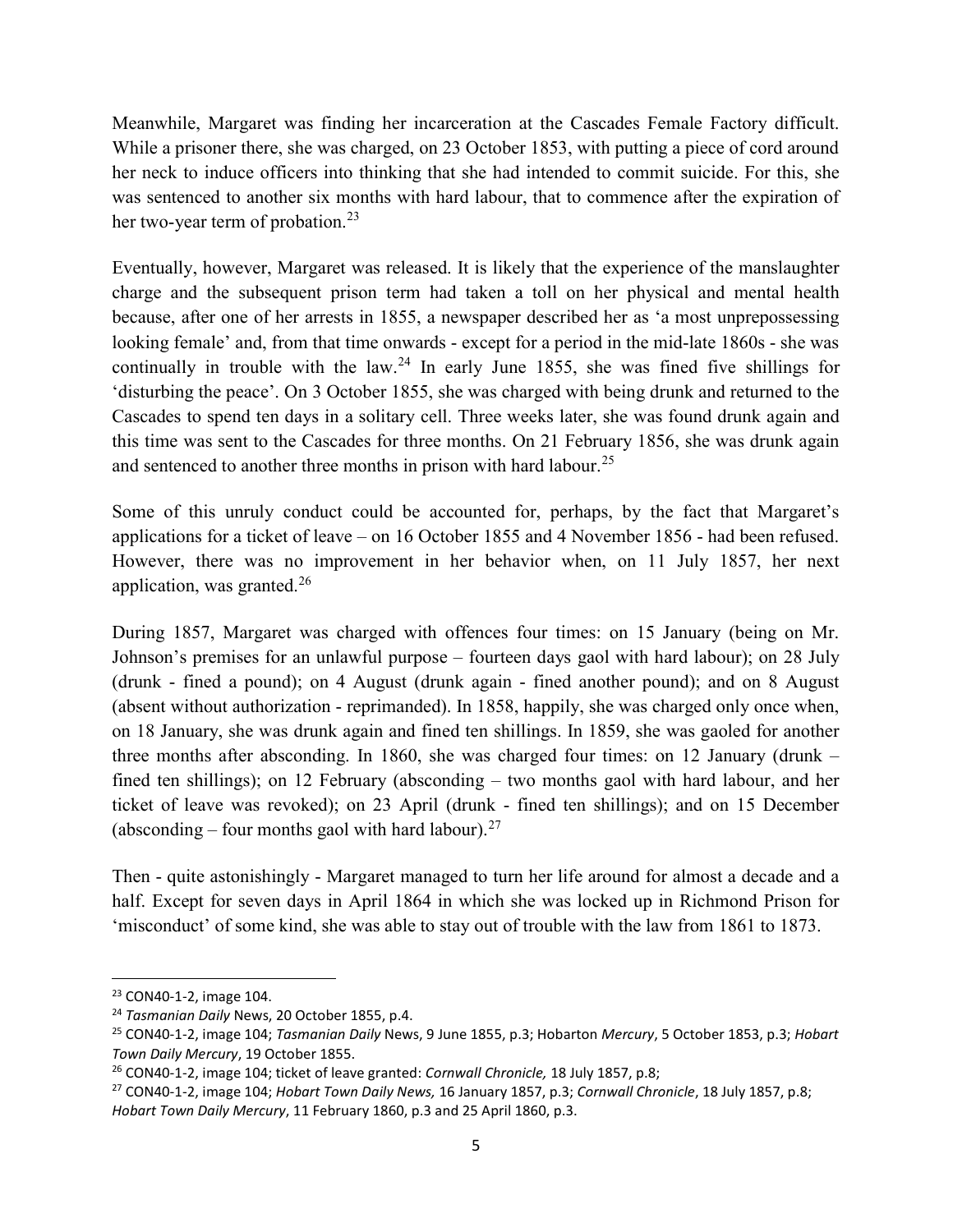There are a number of possible explanations for this remarkable turnaround. In October 1859, Margaret was informed that her ticket of leave – which had been revoked after she had absconded in February that year – had been restored. Surely that would have pleased her! Now, rather than being assigned as a servant, she was able to find work of her own choosing. Moreover, on 18 June 1861, she received the news that a conditional pardon had been granted to her! She was a free a woman again.<sup>28</sup> It seems likely, too, that the circumstances of her home life had improved. The discharge from the Orphan School of her sons into Alexander's care in 1857 must have pleased her - and Alexander now seemed to be finding success as a storekeeper at Buckland, near Richmond.<sup>29</sup>

Unfortunately, that situation did not last.

By 1873, Margaret was back to her old way of life. Records of crime in Tasmania show that she was gaoled for three months in February 1873 for being drunk and disorderly. In late 1875, she spent another three months in gaol for the same offence - and for resisting arrest.<sup>30</sup>

While it is unlikely that whatever it was that had caused the final breakdown of the marriage of Margaret and Alexander will ever be known, it is clear that, by late 1875, it was over.

On 2 October 1875, this notice appeared in The Mercury:

CAUTION. My Wife, MARGARET GIBBONS, has obtained maintenance from me, and left Buckland. I request that the public will not give her credit on my account. ALEXANDER GIBBONS, Storekeeper, Buckland.<sup>31</sup>

Within a year, Alexander had lost his business at Buckland. A notice placed by William Kidson, a Buckland solicitor, in The Mercury in August 1876 left no doubt that Alexander was in financial difficulties.<sup>32</sup> In March 1878, he applied for, and was granted, a hawker's licence for the Richmond district but that venture also failed.<sup>33</sup> He died at the New Town Pauper's Home on 10 November 1882.<sup>34</sup>

Meanwhile, Margaret's life had become piteous. In 1876, she was gaoled for being 'idle and disorderly'. In early 1877, she was gaoled again for two months for the same offence. In June

<sup>28</sup> CON40-1-2, image 104.

<sup>&</sup>lt;sup>29</sup> Alexander Gibbons, storekeeper at Buckland: The Tasmanian Tribune (Hobart), 12 February 1875, p.1; Mercury (Hobart), 2 October 1875, p.3.

<sup>&</sup>lt;sup>30</sup> 'Tasmania Reports of Crime' via Ancestry: 1873, p.88; 1876, p.12.

<sup>&</sup>lt;sup>31</sup> Mercury (Hobart), 2 and 4 October 1875, p.3.

<sup>&</sup>lt;sup>32</sup> Mercury (Hobart), 16 August 1875, p.3.

<sup>&</sup>lt;sup>33</sup> Launceston Examiner, 14 March 1878, p.2.

<sup>34</sup> RGD35/1/10/506/1882, Hobart.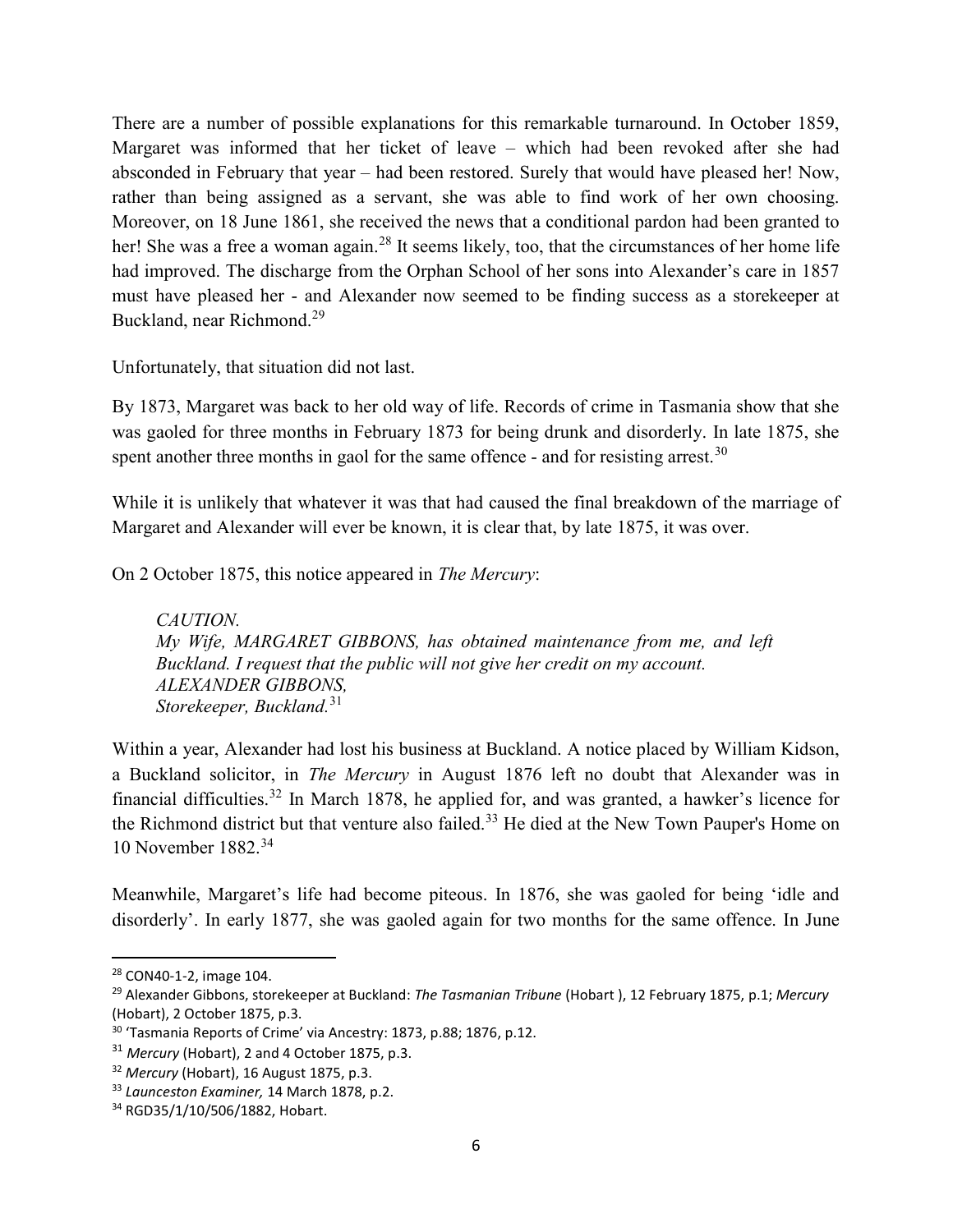1877, she was sentenced to three months imprisonment for larceny. In October 1877, she was gaoled for a month, again for being idle and disorderly. In February 1878, she was gaoled for three months, again for larceny.<sup>35</sup>

When, in June 1879, she was charged with the theft of a skirt and sent to prison for four months, The Mercury reported the offence in distressing terms:

A wretched-looking woman named Margaret Brodie was sent to gaol for four months for stealing a skirt. A good Samaritan had taken prisoner into her house to shelter her from a mob of boys who were reviling her as she lay in a drunken fit in the street. Her benefactor covered her with the dress and on recovering from her debauch she ungratefully decamped with it. She had been convicted before for the same kind of thing.<sup>36</sup>

In May 1880, Margaret was charged again with being idle and disorderly and sent to Richmond Prison for three months.

By early 1883, Margaret was clearly struggling. When she was arrested on warrant in May of that year for stealing clothes to the value of eight shillings back in 1881, a charge for which she had not yet faced court, she was taken – presumably by the police – to the Pauper Establishment at New Town, Hobart. However, police records indicate that she was there for only a week before she absconded.<sup>37</sup>

On 14 July 1883, she was charged with stealing a pair of boots. Although described in court as 'an elderly woman', she was sentenced to three months in prison with hard labour.<sup>38</sup>

Sadly, she was never free again. She died in gaol on 5 October, just a few days before her term had expired.<sup>39</sup>

On 9 October 1883, The Mercury carried a report of an inquest into her death:

Yesterday morning an inquest was held at the Bird-in-Hand Hotel, Argyle-street, on the body of Margaret Gibbons who died in the gaol on Friday last. From the evidence of the chief female warder and Dr. Turnley, it appeared that the

<sup>35</sup>'Tasmania Reports of Crime' via 'Ancestry.com': 1876, p.188; 1877, p.43, p.144 and p.171; 1878, p.69; 1879, p.163; Tribune (Hobart), 17 March 1877, p.3; Mercury (Hobart), 4 June 1877, p.3.

<sup>36</sup> Mercury (Hobart), 7June 1879, p.3.

<sup>37</sup> 'Tasmania Reports of Crime' via 'Ancestry.com': 1880, p.135; 181, p.46; 1883, p.111; Pauper Establishment: POL709/1 via FCRC website; see also

https://linctas.ent.sirsidynix.net.au/client/en\_AU/names/search/results?qu=NI\_NAME%3DMargaret&qu=NI\_NAM E%3DBrodie

<sup>&</sup>lt;sup>38</sup> The Tasmanian (Launceston), 14 July 1883, p.790.

<sup>39</sup> CON40-1-2, image 104; Death: RGD 35/1/10/1225/1883, Hobart; Inquest: SC195/1/63, No.8737; POL709/1/19, p.166 (1883).